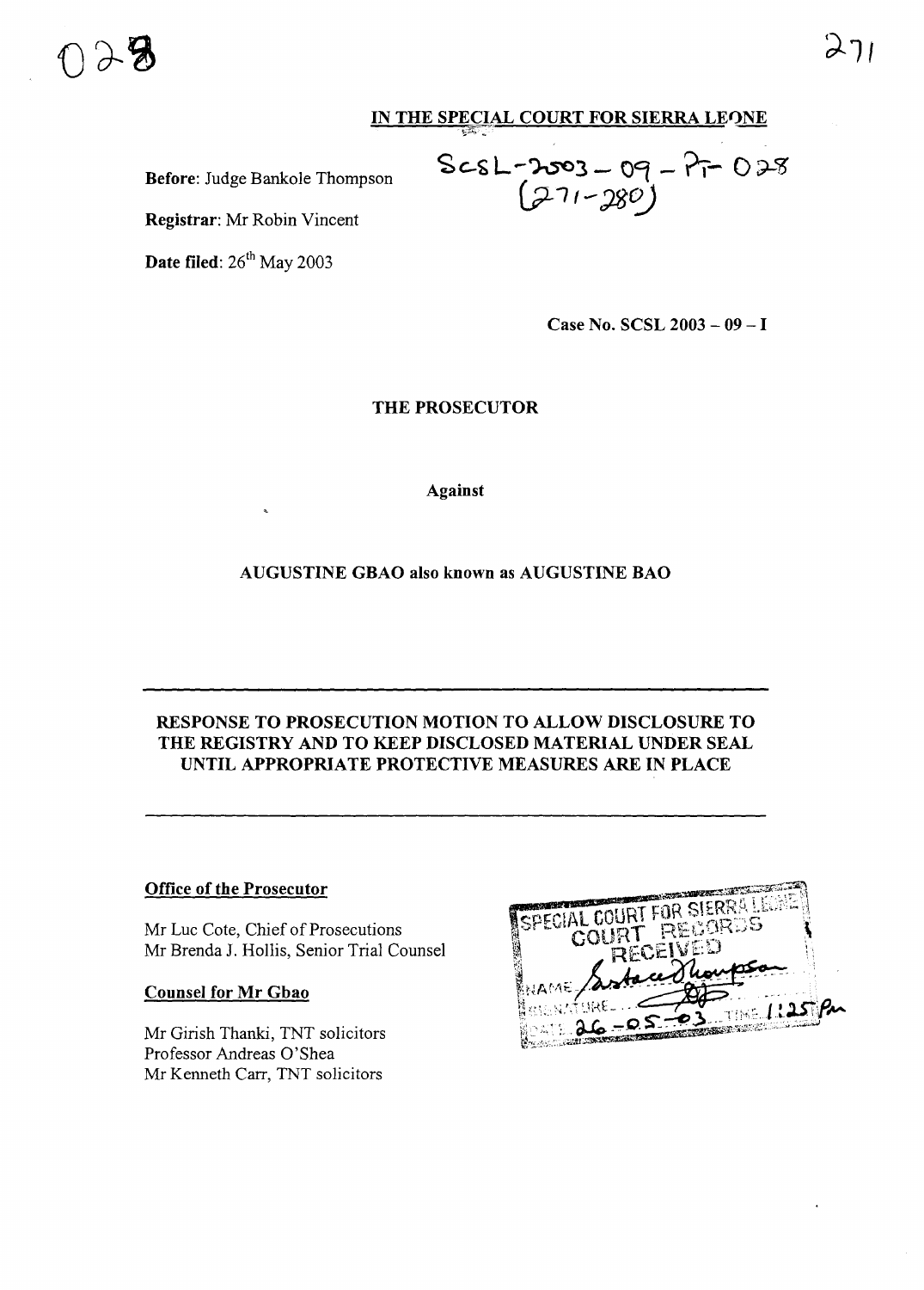1. In a motion filed on 7 May 2003 and received as a hard copy by defence counsel in Brussels on Tuesday 13 May 2003, having been served on his legal assistant in Freetown on Thursday 8 May 2003, the Prosecution requests an order allowing the Prosecution to make its initial Rule  $66(A)(i)$  disclosure to the Registry and to order the Registry to keep the disclosed material under seal until the Designated Judge or the Trial Chamber has issued orders for the appropriate protective measures for witnesses, victims and non-public documents.

 $\begin{array}{c} \gamma_1 \rightarrow \gamma_1 \rightarrow \gamma_2 \rightarrow \gamma_1 \rightarrow \gamma_2 \rightarrow \gamma_1 \rightarrow \gamma_1 \rightarrow \gamma_1 \rightarrow \gamma_1 \rightarrow \gamma_1 \rightarrow \gamma_1 \rightarrow \gamma_1 \rightarrow \gamma_1 \rightarrow \gamma_1 \rightarrow \gamma_1 \rightarrow \gamma_1 \rightarrow \gamma_1 \rightarrow \gamma_1 \rightarrow \gamma_1 \rightarrow \gamma_1 \rightarrow \gamma_1 \rightarrow \gamma_1 \rightarrow \gamma_1 \rightarrow \gamma_1 \rightarrow \gamma_1 \rightarrow \gamma_1 \rightarrow \gamma_1 \rightarrow \gamma_1 \rightarrow \gamma_1 \rightarrow \gamma_1 \rightarrow \gamma_1 \rightarrow \gamma_1 \rightarrow \gamma_1 \rightarrow \gamma_1 \rightarrow \gamma_1 \rightarrow \gamma_$ 

2. On  $16<sup>th</sup>$  May 2003, an Order was made by His Honour Judge Bankole Thompson, granting Counsel for the Mr Gbao 7 days from the moment of receipt of the Order for the filing of his submissions in relation to two Prosecution motions including the one in question, such period expiring on Monday  $26<sup>th</sup>$  May 2003. It is noted with some regret that the learned judge, on Friday 23rd May 2003, issued a Scheduling Order and Order on Disclosure to the Registry, while 'taking into account' his previous Order granting an extension of time and noting that the response is therefore still pending. It is respectfully submitted that, notwithstanding the fact that the final date for Prosecution disclosure to the Defence is Monday  $26<sup>th</sup>$  April 2003, and Counsel for Mr Gbao understands the apparent predicament facing His Honour, the more appropriate course would have been to grant an extension of time to the Prosecution (see submissions below in this regard), rather than prejudicing Mr Gbao's right to be heard. Mr Gbao, through his counsel, is now in the very difficult position of trying to persuade the learned Judge on a matter on which His Honour's mind is apparently made up. This notwithstanding, it is respectfully requested, and without in any way meaning to offend, that the learned Judge nonetheless consider the following submissions with a view to varying His Honour's Order of 23<sup>rd</sup> May 2003, even to the extent of contradicting findings in His Honour's previous Order where it seems fitting with the benefit of the submissions of Counsel for Mr Bao. It is humbly suggested that in the circumstances this should be done in association with His Honour's learned colleagues, sitting as the Trial Chamber.

1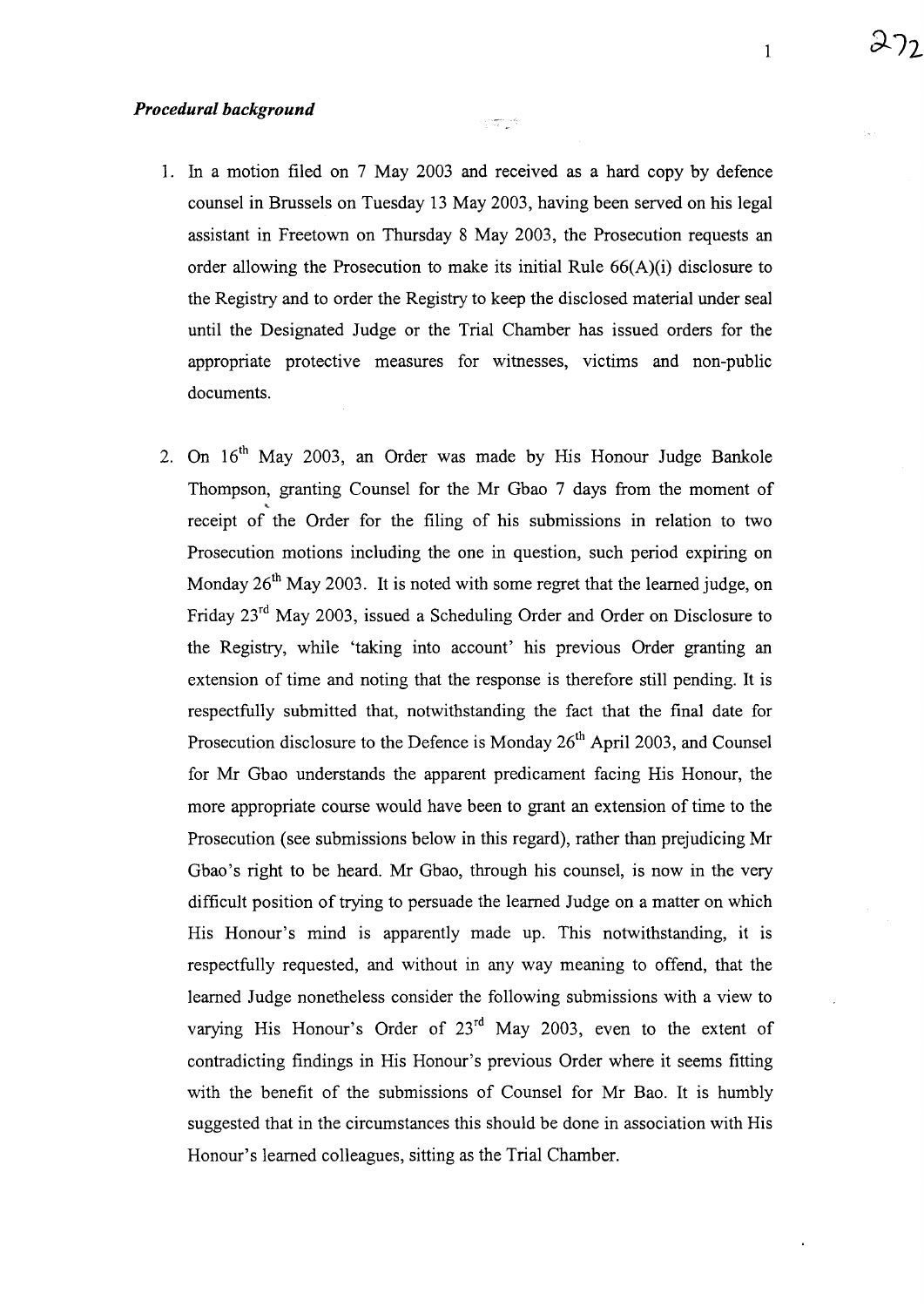(A) Subject to the provisions of Rules 53, 69 and 75, the Prosecution shall:

 $\frac{1}{2}\frac{d\phi}{d\phi}=\frac{2\phi}{\lambda}$ 

(i) Within 30 daysof the initial appearance of the accused, *disclose to the Defence* copies of the statements of all witnesses which the Prosecutor intends to call to testify and all evidence to be presented pursuant to Rule 92 bis at trial. Upon good cause shown to the judge of the Trial Chamber may order that copies of the statements of additional prosecution witnesses be made available to the Defence within a prescribed time.

This Rule requires disclosure *to the Defence.* The rules correctly do not provide for disclosure to the Registry. It is respectfully submitted that lodging evidence with the Registry cannot in any sense be construed as disclosure, let alone disclosure to the defence. The purpose of disclosure is in order to allow the defence to prepare for trial. 'The accused's right to fair disclosure is an inseparable right to a fair trial.' This is an essential ingredient to the right to a fair trial. ('The accused's right to fair disclosure is an inseparable right to a fair trial.': *R* v *Brown (Winston)* [1995] 1 Cr App R 1, at 67). Rule  $66(A)(i)$  is designed to give effect to that right. It is therefore submitted that the prosecution's obligation of disclosure to the defence cannot be complied with in the manner suggested by the prosecution.

#### *Possible prejudice to the Defence*

4. Quite apart from the proper interpretation of Rule 66(A)(i), it is respectfully submitted that a ruling to the effect that the prosecution has complied with its obligation of disclosure in terms of Rule  $66(A)(i)$  might have the effect of prejudicing the defence case. In particular, it is arguable that this would mean that time would begin to run for the purpose of the filing of preliminary motions by the defence in terms of Rule 72 of the Rules of Procedure and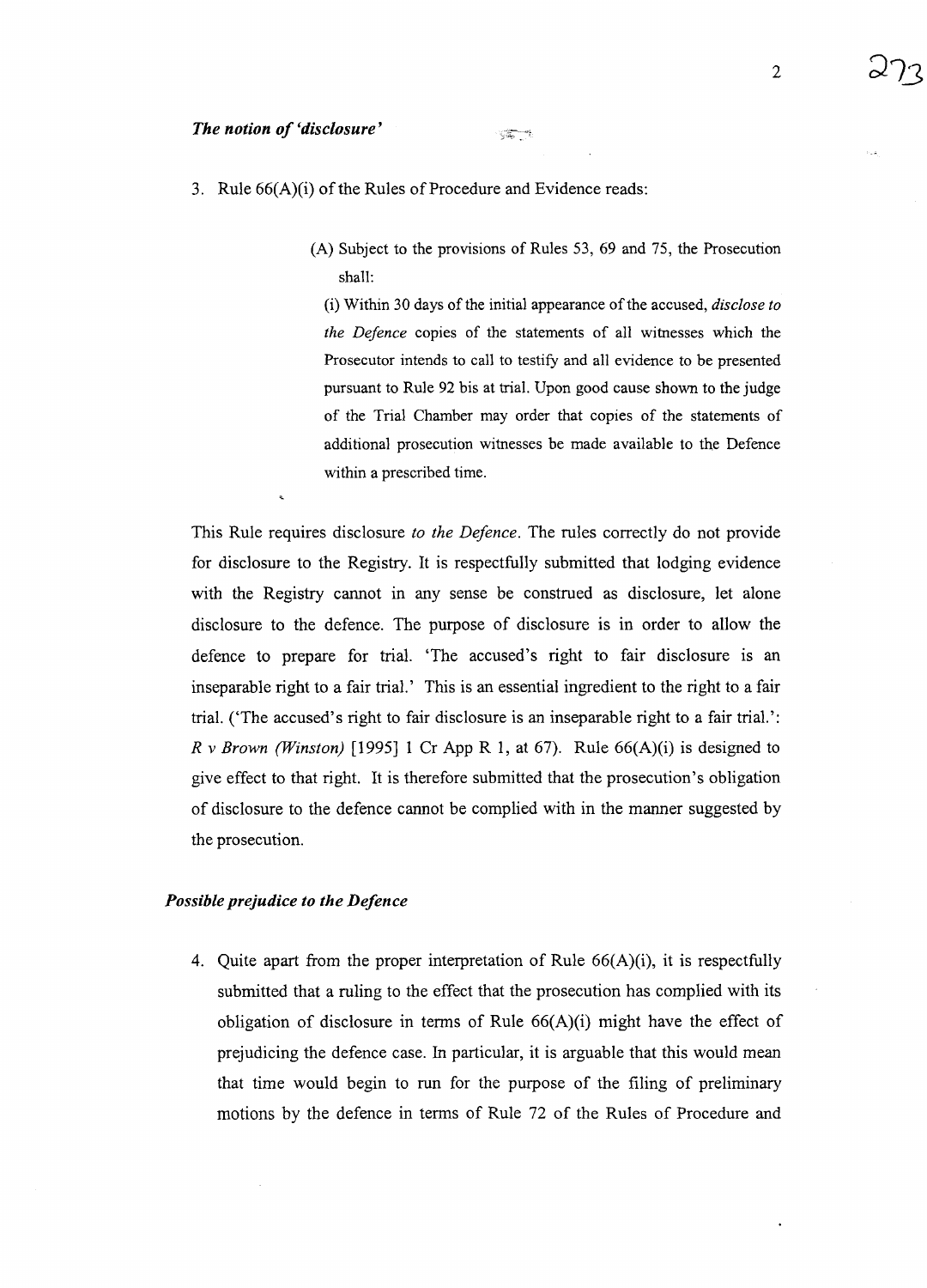3

Evidence, when such motions cannot be properly considered or filed by the Defence until it has seen the prosecution evidence. This is implicit in the fact that Rule 72 links the time limit for preliminary motions to the prosecution's disclosure obligation. It is respectfully submitted that in reality it is impossible to speculate with any degree of accuracy how disclosure of the prosecution evidence might impact upon the shape and development of the defence case even on preliminary issues of fundamental importance. Arguments on preliminary issues such as jurisdiction, defects in the form of the indictment and abuse of process, while often identifiable independently of prosecution evidence, may nevertheless be initiated or improved as a result of the examination of the prosecution evidence, which ultimately forms the foundation of the indictment and prosecution case. As noted in *R* v *Ward* (1993) 96 Cr App R 1, at 22, per Glidewell LJ:

Non-disclosure is a potent form of injustice and even with the benefit of hindsight, it will often be difficult to say whether or not an undisclosed item of evidence might have shifted the balance or opened up a new line of defence...

5. Further and or in the alternative, a finding of compliance with disclosure obligations might open the door for the prosecution to put itself in a better position to argue the issue of disclosure at a later stage, when in fact it has not, merely by placing evidence with the Registry, done anything which allows the advancement of the preparation of the defence, which it is submitted in line with paragraph 3 above is the fundamental purpose of disclosure obligations.

#### *Implications for the Registry*

6. The Prosecution does not clarify how the Registry can be protected from compromising its mandate, or what duties of disclosure to the Defence it possesses in terms of the Rules of Procedure and Evidence, or how those duties are to be enforced otherwise than through judicial orders, the Registry not being subject to the same general ethical or legal disclosure obligations. It is submitted that in the absence of such duties on the Registry, the onus to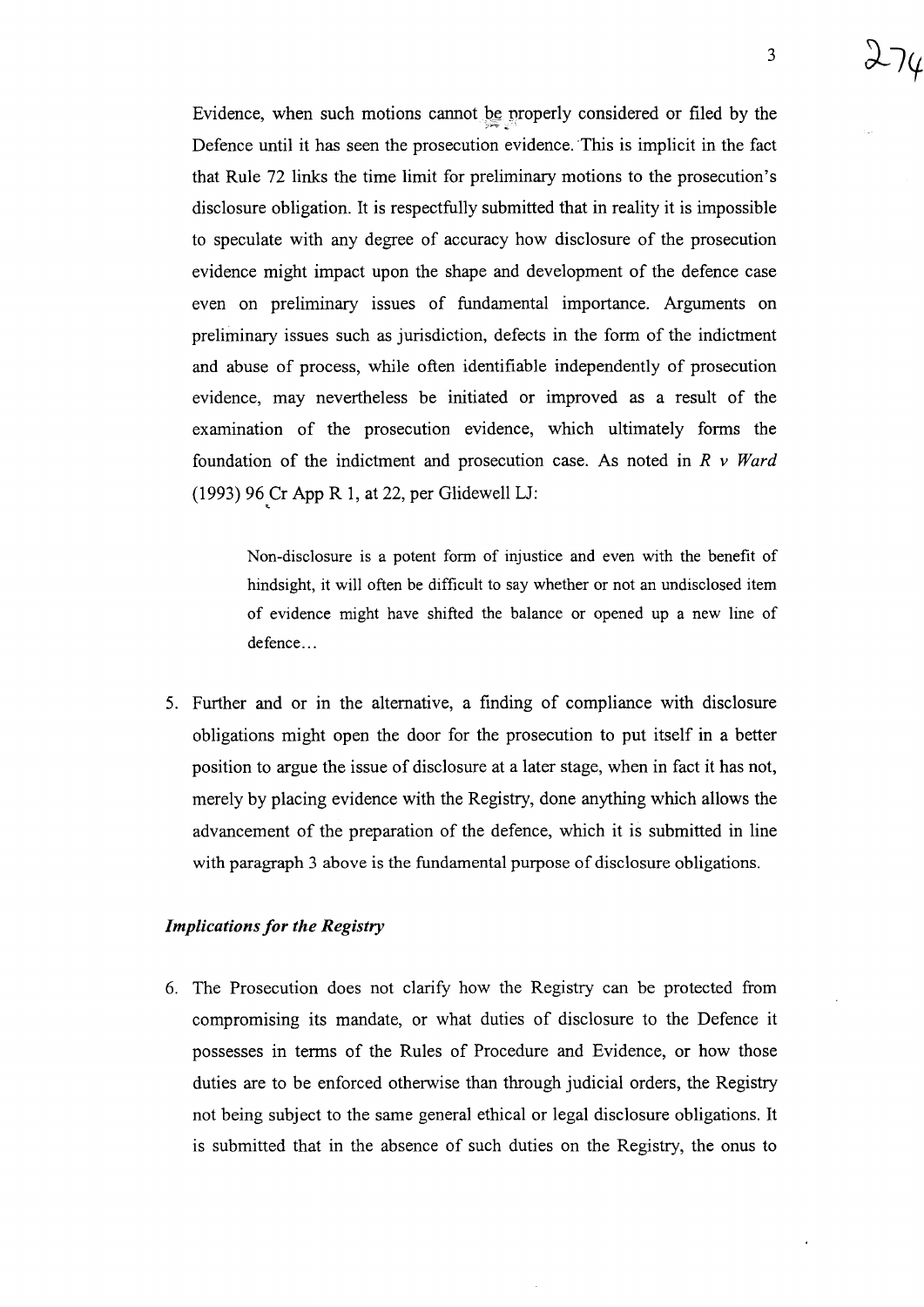ensure disclosure to the Defence then shifts to the defence, and has arguably been at least partially removed from the Prosecution.

7. The mandate of the Registry is set out in Article 16 of the Statute of the Special Court and Rule 33(A) of the Rules of Procedure and Evidence. According to Article 16(1):

> The Registry shall be responsible for the administration and servicing of the Special Court.

8. While in an administrative capacity it assists in the implementation of protective measures. It cannot be placed in a position where it replaces the responsibilities and the rights of the parties. In particular, it is submitted that it cannot assume the position of the Defence by accepting disclosure on its behalf, especially without the consent of the Defence, and arguably even with such consent. Further, it cannot take on the responsibilities that normally belong to the Prosecution or lighten that burden. Nothing in the Statute or Rules requires the Registry to take responsibility in matters of disclosure or in matters of the preservation, storage and security of evidence. In contrast, the Prosecutor is given the exclusive responsibility for the preservation of evidence. Thus, Rule 41 of the Rules of Procedure and Evidence provides that:

> The Prosecutor shall be responsible for the preservation, storage and security of information and physical evidence obtained in the course of his investigations.

9. The Registry is mandated to set up a Victims and Witnesses Unit within it. Thus, Article  $16(1)$  of the Statute of the Special Court provides that:

> The Registrar shall set up a Victim's and Witnesses Unit within the Registry. This Unit shall provide, in consultation with the Office of the Prosecutor, protective measures and security arrangements, consulting and other appropriate assistance to witnesses, victims who appear before the Special Court and others who are at risk of on account of testimony provided by such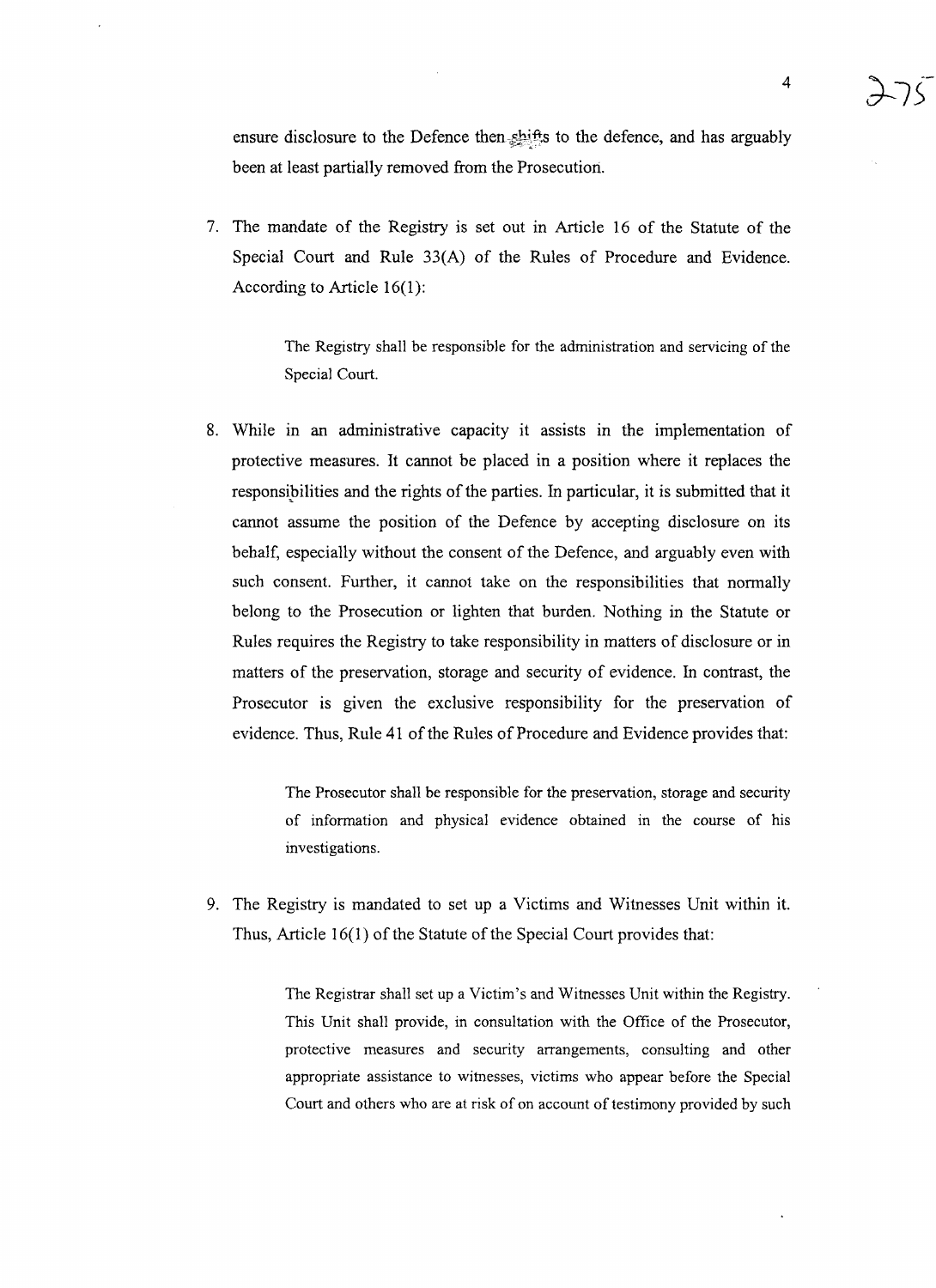witnesses. The Unit personnel shall include experts in trauma, including *'i;-i.....*#·-:t.'''' trauma related to crimes of sexual violence and violence against children.

It is submitted that this provision requires that there be a Victims and Witnesses unit to deal with matters involving the administration of protective measures. It is further submitted that its role is intended to be of a largely administrative nature, with a specific mandate of victim support. It is not intended that it should become a guardian of prosecution evidence or an object or subject of disclosure, let alone a replacement for one of the parties. This provision must be read in the light of the general provision on the mandate of the Registry as being of an administrative and servicing nature as opposed to sharing the responsibilities with regard to evidence as between the Prosecution and the Defence. The provision must further be understood in the context of the general responsibilities of the prosecution and rights of the Defence as set out above.

*10.* In the alternative, if, which is not admitted, the Registry's functions go beyond those of an administrative nature and are capable of encompassing the provision of security for evidence and the incumbent responsibilities which follow from that, it is nevertheless submitted that this must have absolutely no bearing on whether the Prosecution has fulfilled its obligations of fairness and disclosure in terms of the Statute and Rules or whether the rights of the accused in this respect and in particular the right to a fair and public hearing (Article 17(2) of the Statute of the Special Court), the right to adequate time and facilities to prepare for trial (Article  $17(4)(b)$  of the Statute of the Special Court) and the right to examine witnesses  $(Article17(4)(e)$  of the Statute of the Special Court), have been respected.

5

*d-7b*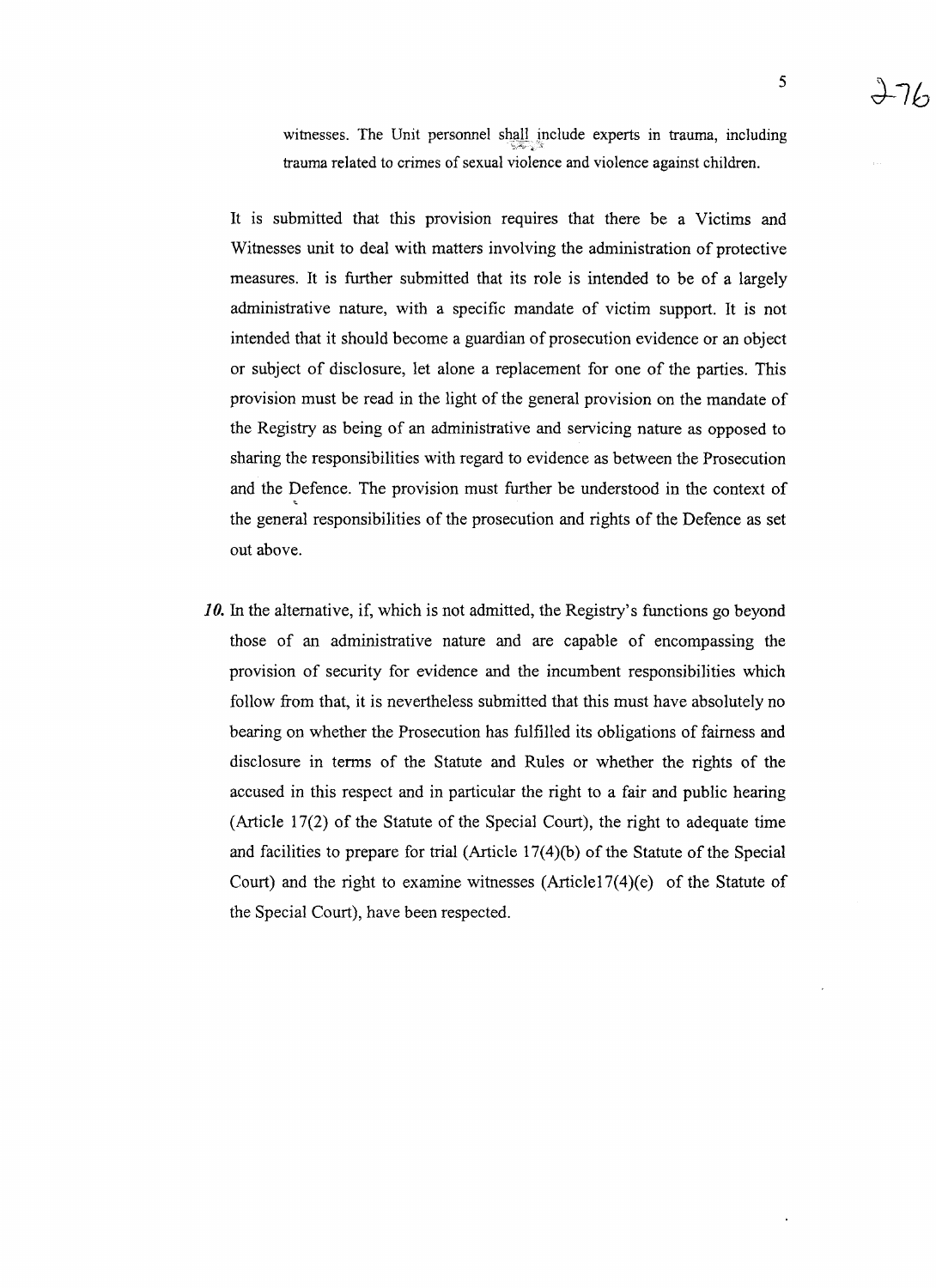11. It is noteworthy that the Prosecution produces no judicial authority for the proposition that it asserts. While it is recognised that a practice has developed in the International Criminal Tribunal for the Former Yugoslavia, to which the Prosecution has not referred, of placing evidence under seal with the Registry, it is suggested that this is not done with a view to permitting the prosecution to say that it has fulfilled its disclosure obligations to the defence, but rather merely as a means of protecting evidence in appropriate circumstances, and in so far as it could be suggested otherwise, a proposition which the Prosecution has not asserted and for which it has not produced any examples, such practice is, it is respectfully submitted, wrong for the reasons outlined in paragraphs 2- 4 above.

a <del>stan</del>ang

#### *The more appropriate way forward for the Prosecution*

- 12. Rule  $66(A)(i)$  is in any event expressly subject to the Rule 69 and 75 on measures for the protection of victims and witnesses, which are themselves evolved from Articles 17(4) and 16(2) of the Statute of the Special Court for Sierra Leone, and the possibility of the Judge providing for protective measures for witnesses under Rules 54 and 69. The Prosecution should therefore rather have requested the judge to order the temporary nondisclosure of names and identity of witnesses to the Defence, while requiring the Prosecution to otherwise comply with its disclosure obligations in terms of Rule 66(A)(i), until such time as the issue of protective measures has been fully argued and ruled upon.
- 13. Further and/or in the alternative, if the prosecution was not ready to disclose evidence in a manner which does not reveal the identity of witnesses, and Defence counsel appreciates that this might and should have involved a fair amount of work in order for it to be done in a proper manner which does not unnecessarily deprive the Defence of parts of witness statements or other documents, the proper course in our submission would have been to request an extension of time for the disclosure of evidence in terms of Rule 66(A)(i).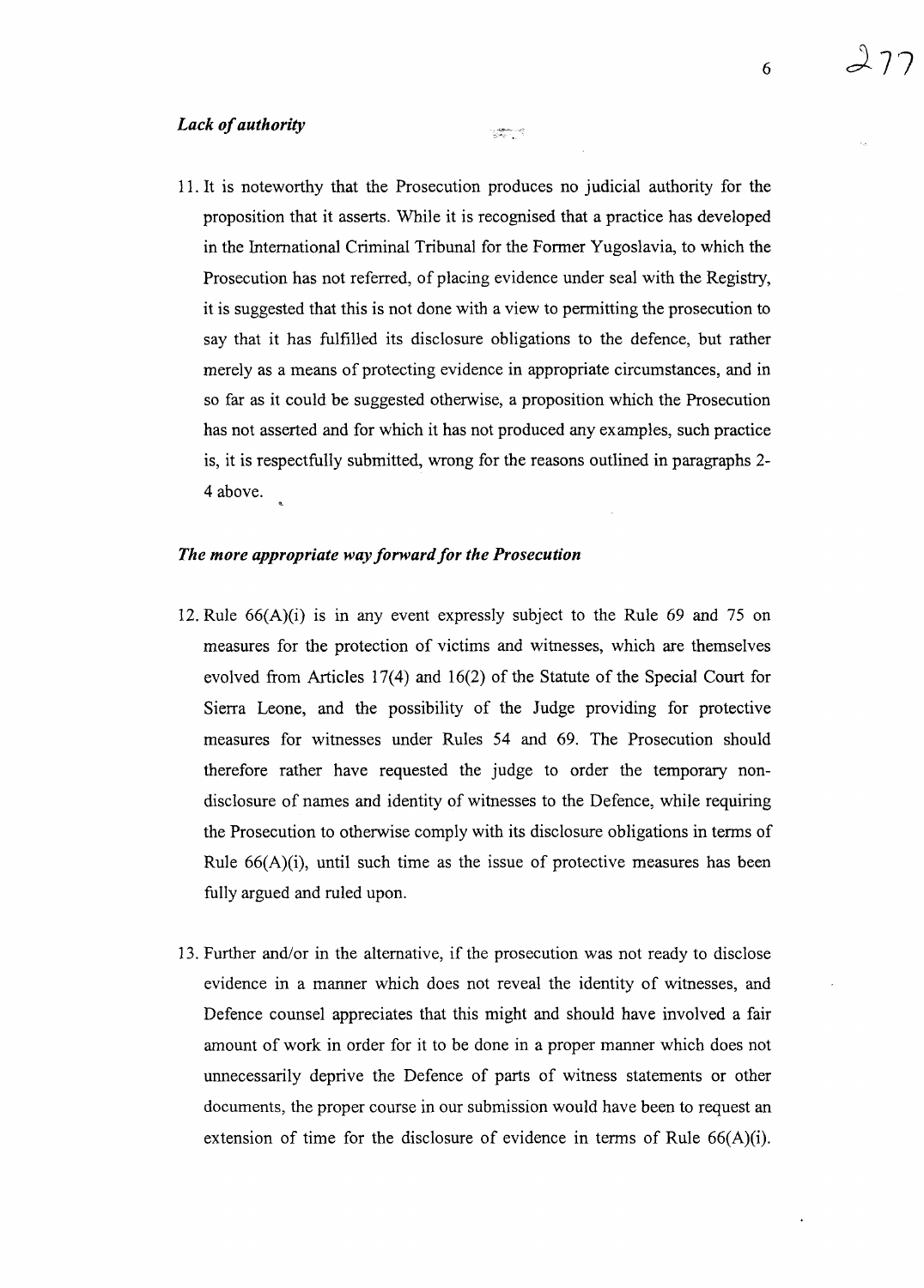That the judge has the power to grant such an extension of time is implicit in  $\mathbb{S}^{\mathbb{Z}_p}$  , both the cross-reference to Rule 69 and permitted under Rule 54.

- 14. The Defence for Mr Gbao would not object to an extension of time with regard to the Prosecution's disclosure obligations if kept within the strict bounds of the time necessary to have the issue of protective measures resolved by the Court, and without prejudice to the Defence's right to be accorded proper time and facilities to examine the prosecution evidence in order to prepare its Defence, as provided for in Article 17(4)(B) of the Statute of the Special Court.
- 15. It is further noted that the Prosecution has wrongly redacted witness statements without Order (see Response to Motion on Protective Measures)

## *Prosecution argumentsfor orders against the Defence*

- 16. The Prosecution further requests an order:
	- a. prohibiting the Defence from sharing, discussing or revealing, directly or indirectly, any disclosed non-public materials of any sort, or any information contained in such documents, to any person or entity other than the Defence;
	- b. ensuring that the Defence does not interview Prosecution witnesses without the consent of the Chamber and reasonable prior notice to the Prosecution.

In so far as these matters are directed at Defence counsel, they already form part of the professional obligations of defence counsel under his national code of conduct and that of the Special Court and do not therefore require a Court order unless there is sound reason to believe that counsel will behave unethically. Defence counsel voluntarily consents to comply with the requests of the Prosecution, save that he understands the word 'Defence' to include the accused with whom he will discuss any matter necessary for the preparation of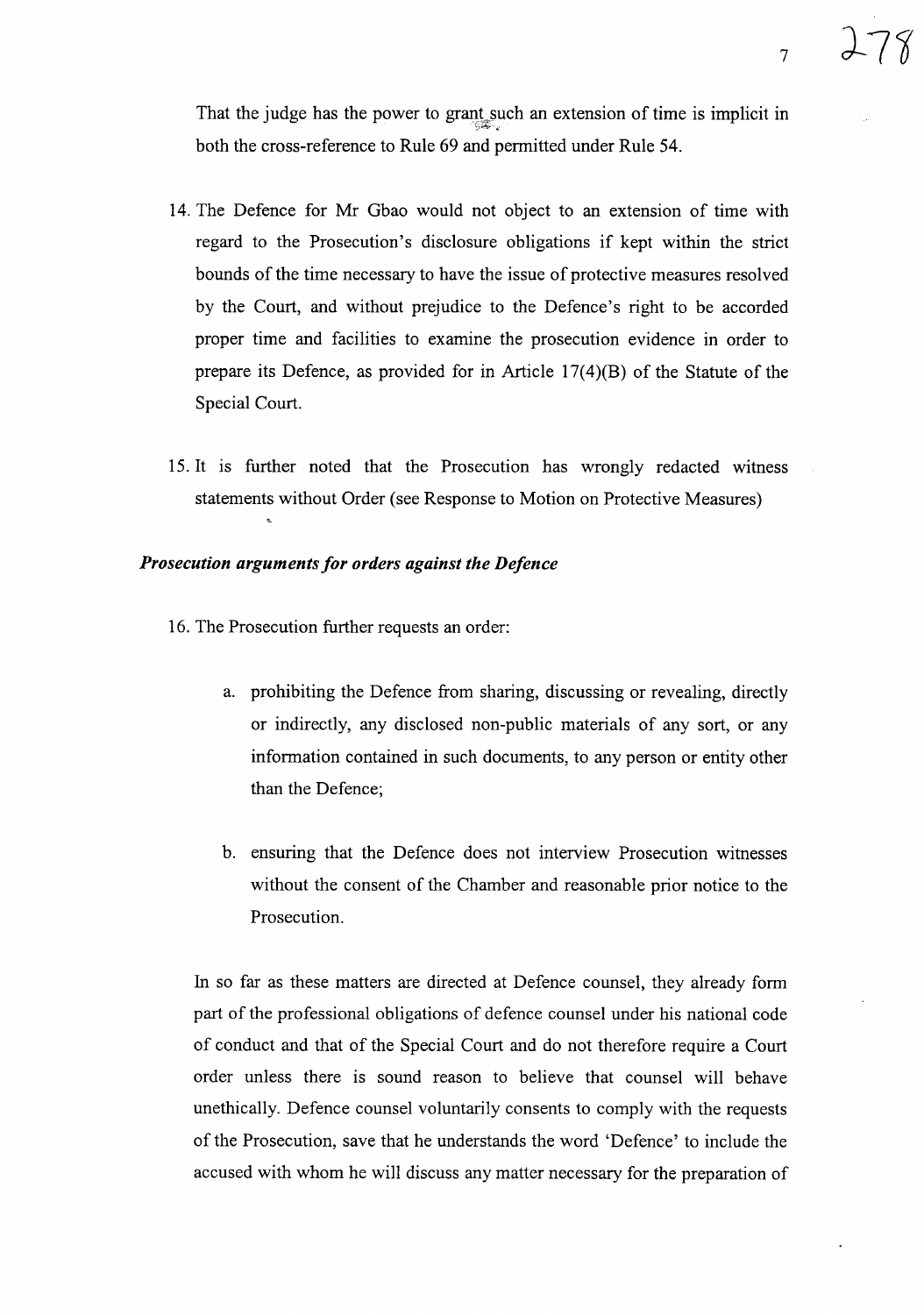the Defence, and the Defence could, if it wished, equally note that it expects Prosecution counsel to respect their ethical obligations, and in particular that of independence and acting fairly towards the accused, but the Defence fully trusts in the professionalism of their learned friends. This may be noted for the record if so desired by the Prosecution without the need for a court order.

17. Where matters are appropriately dealt with in the national and international ethical obligations of counsel, it is submitted that it is not conducive to the cooperative conduct of proceedings, nor is it mindful of the limited funds available to the Court to encourage counsel for the prosecution and defence to seek orders against each other to ensure compliance with their existing ethical obligations, in the absence of any indication of a propensity to breach such obligations. Counsel can in any event be called to answer for such breaches by virtue of their duty to respect such obligations in terms of Rule 44(B) of the Rules of Procedure and Evidence.

## **IT IS HEREBY REQUESTED THAT IT BE ORDERED BY THE TRIAL CHAMBER:**

- 1. That the Prosecution is not deemed to have complied with its disclosure obligations in terms of Rule  $66(A)(i)$ , simply because it has lodged documents with the Registry, and before there has been disclosure on the Defence, as required by the Rule;
- 2. That the Prosecution be granted a limited extension of time for disclosure to the Defence in terms of Rule 66(A)(i), until such time as the Court has made its ruling on protective measures and the Prosecution is in a position to implement such measures in a fair manner that does not prejudice the accused pursuant to an Order from the Court, rather than on its own initiative;
- 3. That the Prosecution destroy any copies of redacted witness statements and or remove redaction from witness statements, until such time as there is an Order for protective measures permitting redaction and specifying how it should be done;

8

 $\sigma$  /  $^{\prime}$